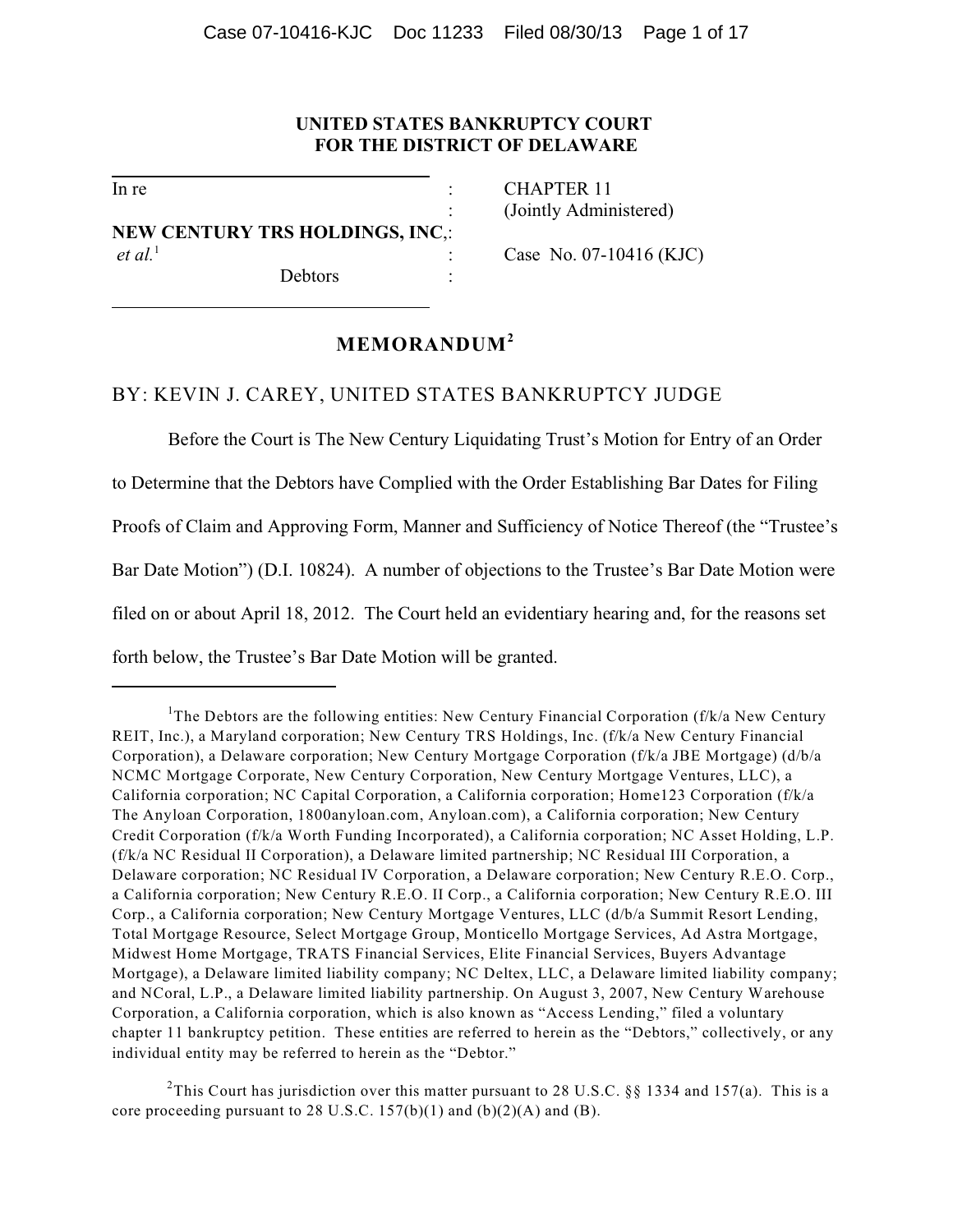### FACTS<sup>3</sup>

On April 2, 2007, the Debtors filed voluntary petitions for relief under chapter 11 of the Bankruptcy Code. On June 8, 2007, the Debtors filed a motion pursuant to Fed.R.Bankr.P. 2002, 3003(c)(3) and 9007 asking the Court to fix the time within which proofs of claim may be filed (the "Debtors' Bar Date Motion"). (D.I. 1173). After a hearing on the Debtors' Bar Date Motion, this Court entered an Order dated June 28, 2007 (the "Bar Date Order") establishing August 31, 2007 at 5:00 p.m. (prevailing Pacific Time) as the deadline for filing proofs of claim in this chapter 11 case (the "Bar Date") (Trustee Ex. 2, D.I. 1721). On July 9, 2007, the Debtors' claims and noticing agent, Xroads Case Management Service LLC (the "Claims Agent") filed a Declaration of Service, stating that it mailed a copy of the *Notice of Bar Date* (the "Bar Date Notice") and a proof of claim form substantially similar to Official Form No. 10 to "parties listed on the Master Mailing Matrix as set forth on a list maintained by Debtors' counsel." (D.I. 1861). On August 3, 2007, the Claims Agent filed affidavits of publication stating that it had published the Bar Date Notice in the *Wall Street Journal* (National Edition) and the *Orange County Register* on July 23, 2007. (D.I. 2148 and D.I. 2149).

On November 20, 2009, the Court entered an Order confirming the Modified Second Amended Joint Chapter 11 Plan of Liquidation (the "Modified Plan") (D.I. 9905).<sup>4</sup> The

 $3$ Because this matter involves the same factual background, some of the facts set forth herein are repeated from this Court's Memorandum dated February 7, 2012 *In re New Century TRS Holdings, Inc.,* 465 B.R. 38 (Bankr.D.Del. 2012) (described *infra* as the "February 7 Decision").

<sup>&</sup>lt;sup>4</sup>This Court entered an Order Confirming the Second Amended Joint Chapter 11 Plan of Liquidation of the Debtors and the Official Committee of Unsecured Creditors Dated as of April 23, 2008 (the "Confirmation Order") on July 15, 2008 (D.I. 8596), which became effective on August 1, 2008. An appeal was taken and, on July 16, 2009, the United States District Court for the District of Delaware issued a Memorandum Opinion reversing the Confirmation Order. On July 27, 2009, the Bankruptcy (continued...)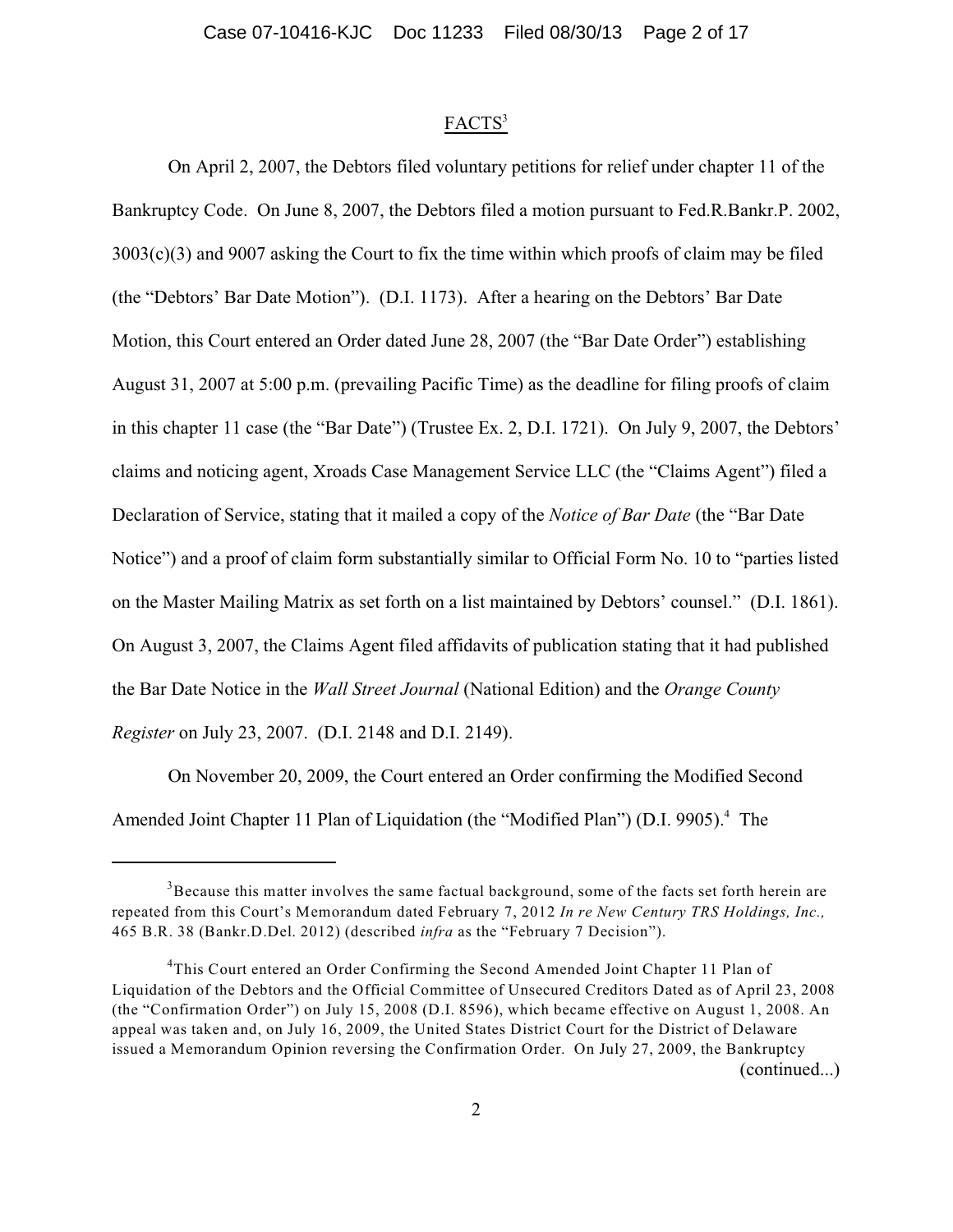### Case 07-10416-KJC Doc 11233 Filed 08/30/13 Page 3 of 17

Modified Plan adopted, ratified and confirmed the New Century Liquidating Trust Agreement, dated as of August 1, 2008, which created the New Century Liquidating Trust (the "Trust") and appointed Alan M. Jacobs as Liquidating Trustee of New Century Liquidating Trust and Plan Administrator of New Century Warehouse Corporation (the "Trustee").

On or about July 29, 2011, Helen Galope filed proof of claim number 4131 (the "Galope Claim"). On August 26, 2011, the Trustee filed The New Century Liquidating Trust's Forty-Second Omnibus Objection to Claims (the "Claim Objection") asking the Court to disallow and expunge the Galope Claim.<sup>5</sup> Ms. Galope and other claimants filed responses in opposition to the Trustee's Claim Objection.<sup>6</sup> The Court held an evidentiary hearing on December 13, 2011 on the issue of whether the Galope Claim should be disallowed because it was filed after the claims bar date.

On February 7, 2012, the Court entered a Memorandum and Order (D.I. 10725 and 10726) (the "February 7 Decision") disallowing and expunging the Galope Claim. The Court considered the testimony of the Debtors' former lead counsel about the decision-making process

 $^4$ (...continued)

Court entered the Order Granting Motion of the Trustee for an Order Preserving the Status Quo Including Maintenance of Alan M. Jacobs as Liquidating Trustee, Plan Administrator and Sole Officer and Director of the Debtors, Pending Entry of a Final Order Consistent with the District Court's Memorandum Opinion (the "Status Quo Order") (D.I. 9750). On September 30, 2009, the New Century Liquidating Trust filed the Modified Plan.

 $5$  The Claim Objection also challenged proof of claim 4132 filed by Tiphanie Goines on July 20, 2011, in the amount of \$432,000 (secured) (the "Goines Claim") and proof of claim number 4133 filed by Karan J. Russell on July 20, 2011 in the amount of \$880,000 (secured) (the "Russell Claim"). The Goines Claim was disallowed pursuant to Order dated April 23, 2012 (D.I. 10860). The objection to the Russell Claim is under advisement with the Court.

<sup>&</sup>lt;sup>6</sup> See D.I. 10574 (Russell's Response), D.I. 10575 (Goines' Response) and D.I. 10578 (Galope's Response). A response was also filed on behalf of claimants Kimberly S. Cromwell, Mary Guinto and Thomas A. Guinto, W. Mark Frazer and Konilynn Frazer (D.I. 10576).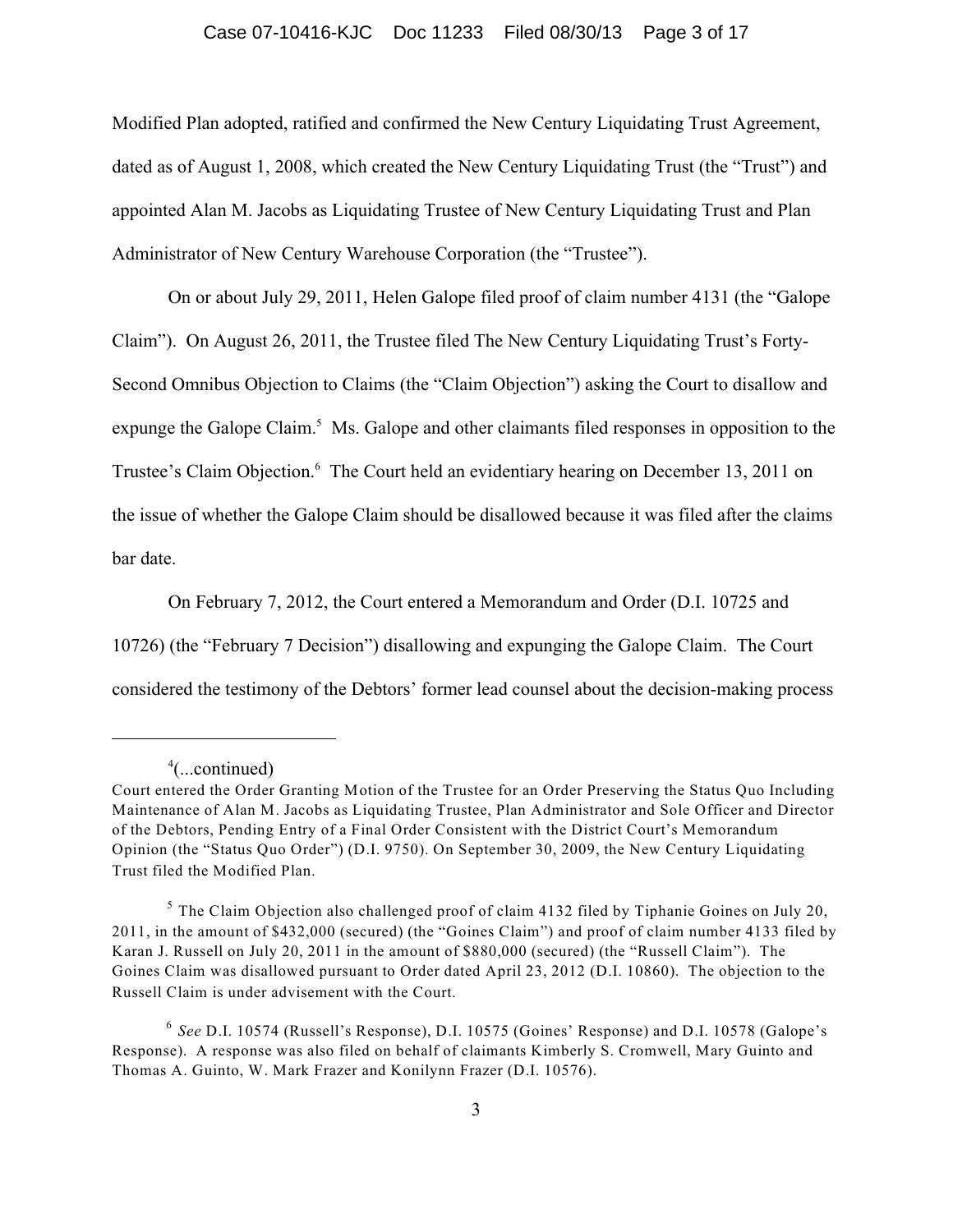### Case 07-10416-KJC Doc 11233 Filed 08/30/13 Page 4 of 17

behind publication of the Bar Date Notice. The February 7 Decision determined, in part, that the Debtors' publication of the Bar Date Notice in the national edition of the *Wall Street Journal*, supplemented with notice in the *Orange County Register*, was constitutionally adequate for Helen Galope, who was an unknown creditor at the time the Bar Date Notice was served.

On February 21, 2012, Ms. Galope filed a motion for reconsideration of the February 7 Decision arguing, among other things, that the Court erred in deciding that the Debtors' publication of the Bar Date Notice was constitutionally adequate as applied to unknown creditors. By a Memorandum and Order dated May 17, 2012, (D.I. 10742) the Court denied Galope's Motion for Reconsideration of the February 7 Decision (the "Reconsideration Decision").<sup>7</sup>

On April 2, 2012, the Trustee filed the Trustee's Bar Date Motion, asking the Court to find that the Debtors' published notice of the Bar Date satisfied the requirements of due process for *all unknown creditors*. On or about April 18, 2012, Galope and other claimants filed responses in opposition to the Trustee's Motion.<sup>8</sup> On April 20, 2012, the Trustee filed an Omnibus Reply to the objections (D.I. 10853). On May 23, 2012, the Court held an evidentiary hearing on the Trustee's Bar Date Motion.

### **DISCUSSION<sup>9</sup>**

 $^{7}$ Ms. Galope filed a second motion for reconsideration (D.I. 10917). Oral argument on the motion was held on June 20, 2013 and the motion is currently under advisement.

<sup>&</sup>lt;sup>8</sup>See D.I. 10835 (Konar's Response), D.I. 10841 (White's Response), D.I. 10842 (Guinto's Response), D.I. 10848 (Galope's Response), D.I. 10849 (Cromwell and Russell's Response) (collectively, the "Objectors").

 $9^9$ This Memorandum addresses only the constitutional sufficiency of the publication of the Bar Date Notice as it applies to unknown creditors. I do not make any determination about whether particular (continued...)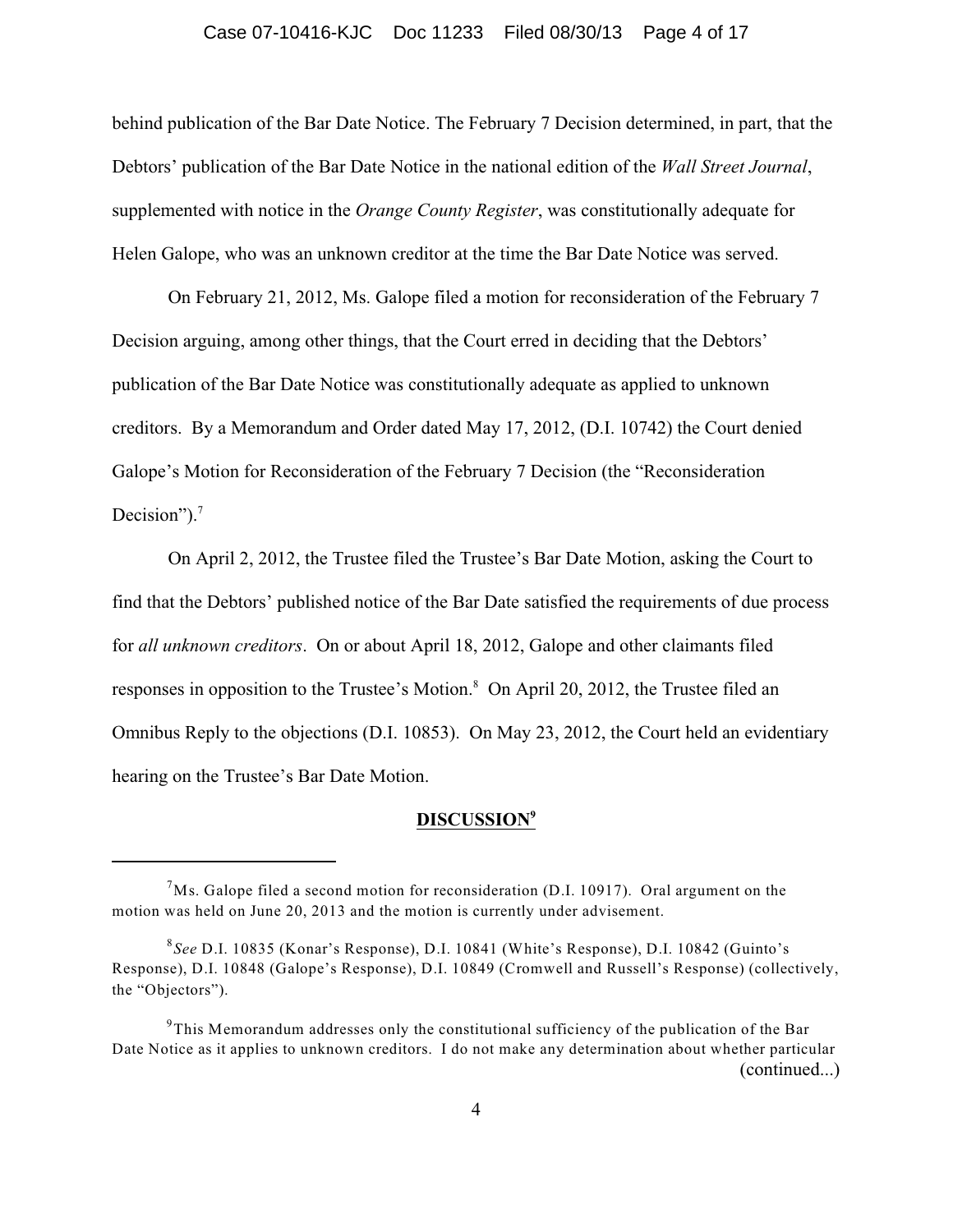### Case 07-10416-KJC Doc 11233 Filed 08/30/13 Page 5 of 17

The Trustee seeks an order consistent with the February 7 Decision and the Reconsideration Decision, concluding that the Debtors' publication notice of the Bar Date complied with the requirements set forth in the Bar Date Order and satisfied the requirements of due process for *unknown creditors*.

The objections to the Trustee's Bar Date Motion fall into two categories. First, the Objectors argue that the Bar Date publication was a "mere gesture" and that the Debtors did not publish notice in a manner that was reasonably calculated to inform potential claimants of the Bar Date. To support this objection, the Objectors argue that the Debtors (i) did not consider readership profiles of the newspaper used for national notice; (ii) did not spend an adequate amount of funds to publish notice, considering the size and complexity of the case; (iii) did not provide sufficient time for claimants to file claims after the notice publication; and (iv) did not ensure that the font size and placement of the published notice was adequate. Second, the Objectors argue that the Debtors, aware of the potential for a large number of claims by borrowers, published the Bar Date Notice in a manner to ensure that potential borrower claimants would not receive adequate notice.<sup>10</sup>

As discussed in the February 7 Decision, the purpose and procedures for setting a claims bar date were aptly described by my colleague, Judge Gross, in *In re Smidth & Co.,* 413 B.R.

 $\degree$ (...continued)

creditors were unknown creditors or known creditors entitled to actual notice. Also, I do not address whether any particular individual claimants have met the requirements for excusable neglect for a latefiled proof of claim.

<sup>&</sup>lt;sup>10</sup> Although not specifically defined in the pleadings, I understand that the term "borrowers," as used by the parties, refers to individuals who assert claims against the Debtors based upon pre-petition loan transactions in which those individuals borrowed funds from a Debtor entity secured by a mortgage lien against their residence or other real property (the "Borrowers").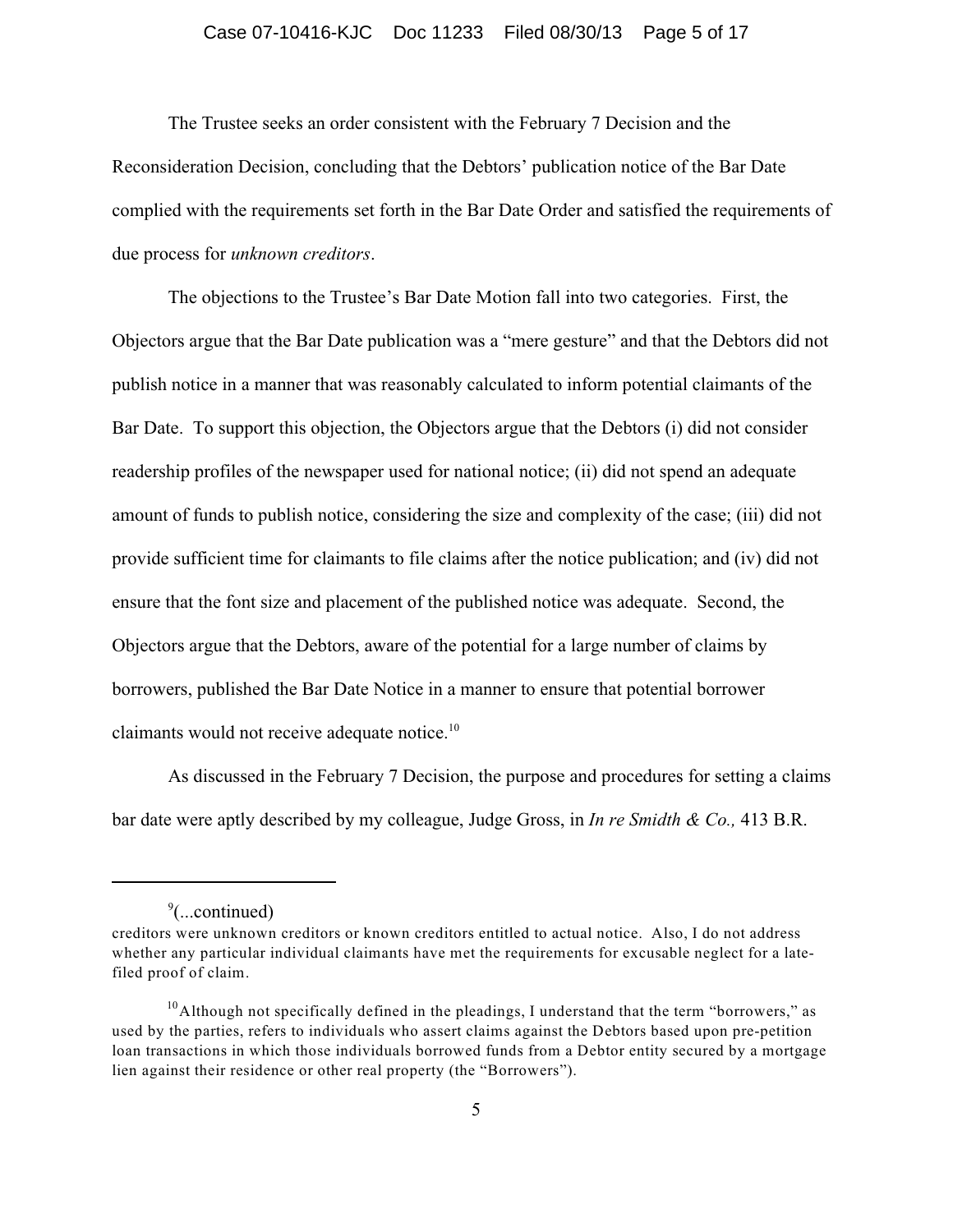## 161 (Bankr.D.Del. 2009):

Rule 3003(c)(3) of the Federal Rules of Bankruptcy Procedure authorizes courts to set bar dates by which proofs of claim or interest may be filed. This rule contributes to one of the main purposes of bankruptcy law, securing, within a limited time, the prompt and effectual administration and settlement of the debtor's estate. Setting an outside limit for the time to assert a right triggers due process concerns of which every court must be cognizant. This concern is resolved through notice: when a debtor provides proper notice to its creditors, due process is satisfied, and a court can bar creditors from asserting claims. What qualifies as proper notice, however, is dependent upon whether the creditor is known or unknown. If a creditor is known, the debtor must provide actual notice of the bankruptcy proceedings, whereas if the creditor is unknown, notice by publication is sufficient.

*Id.* at 165 citing, *inter alia*, *City of New York v. New York, N.H. & H.R. Co.*, 344 U.S. 293, 297,

73 S.Ct. 299, 97 L.Ed. 333 (1953), *Chemetron Corp. v. Jones*, 72 F.3d 341, 346 (3d Cir. 1995).

For creditors who receive the required notice, the bar date is a "drop-dead date" that prevents a

creditor from asserting prepetition claims after passage of the Bar Date unless that creditor can

demonstrate that failure to file a claim timely was due to the creditor's excusable neglect.

*Berger v. TransWorld Airlines, Inc. (In re TransWorld Airlines, Inc.)*, 96 F.3d 687, 690 (3d Cir.

1996).

The discharge of claims of future or unknown claimants raises questions of due process.

*Wright v. Owens Corning,* 679 F.3d 101, 107 (3d Cir. 2012). "The level of process due to a party

prior to the deprivation of a property interest . . . is highly dependent on the context." *SLW*

*Capital, LLC v. Mansaray-Ruffin (In re Mansaray-Ruffin),* 530 F.3d 230, 239 (3d Cir. 2008).

The *Wright* Court recognized that:

Notice is "[a]n elementary and fundamental requirement of due process in any proceeding which is to be accorded finality . . . ." Lack or inadequacy of notice of a bankruptcy prevents a claimant from having the opportunity to participate meaningfully in a bankruptcy proceeding to protect his or her claim.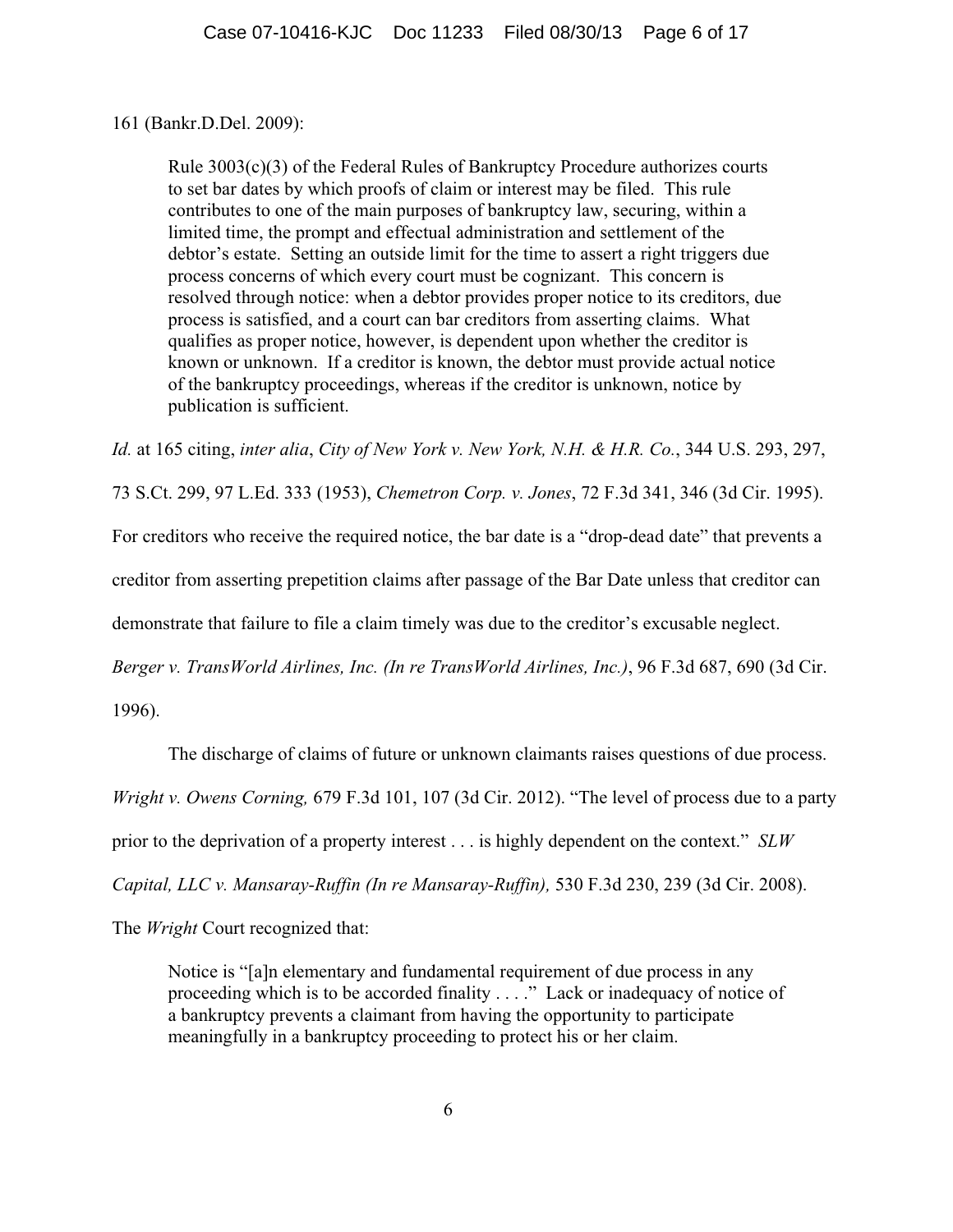#### Case 07-10416-KJC Doc 11233 Filed 08/30/13 Page 7 of 17

*Wright,* 679 F.3d at 107 quoting *Mullane v. Central Hanover Bank & Trust Co.,* 339 U.S. 306, 314, 70 S.Ct. 652, 94 L.Ed. 865 (1950).

Due process concerns are satisfied if the published notice is "reasonably calculated to reach all interested parties, reasonably conveys all the required information, and permits a reasonable time for response." *Chemetron*, 72 F.3d at 346. "The proper inquiry in evaluating notice is whether a party acted reasonably in selecting means likely to inform persons affected, not whether each person actually received notice." *In re Charter Co.,* 113 B.R. 725, 728 (M.D.Fla. 1990) citing *Weigner v. City of New York*, 852 F.2d 646, 649 (2d Cir. 1988), *cert. denied* 488 U.S. 1005, 109 S.Ct. 785, 102 L.Ed.2d 777 (1989).

Here, the Debtor published notice of the Bar Date in the national edition of the *Wall Street Journal* and in the *Orange County Register*. The Objectors argue that publishing notice in those two newspapers was a "mere gesture" to comply with notice requirements, rather than a decision made after an in-depth analysis of potential unknown creditors. *See Mullane,* 339 U.S. at 315 ("[W]hen notice is a person's due, process which is a mere gesture is not due process.").

Suzzanne Uhland, whose law firm was lead counsel to the Debtors during these chapter 11 bankruptcy cases, submitted a declaration in support of the Trustee's Bar Date Motion and testified at the May 23, 2012 hearing. Ms. Uhland stated that notice of the Bar Date was published in the national edition of the *Wall Street Journal* because the Debtors had business operations throughout the United States and publication in a newspaper that was published and available nationwide would provide notice to unknown creditors as broadly as possible throughout the country. Tr. 59:18 - 60:1; Tr. 92:18 - 93:6; Trustee Ex. 5 (Uhland Decl.), ¶5(b). The Debtors had been doing business throughout the nation and had more than a million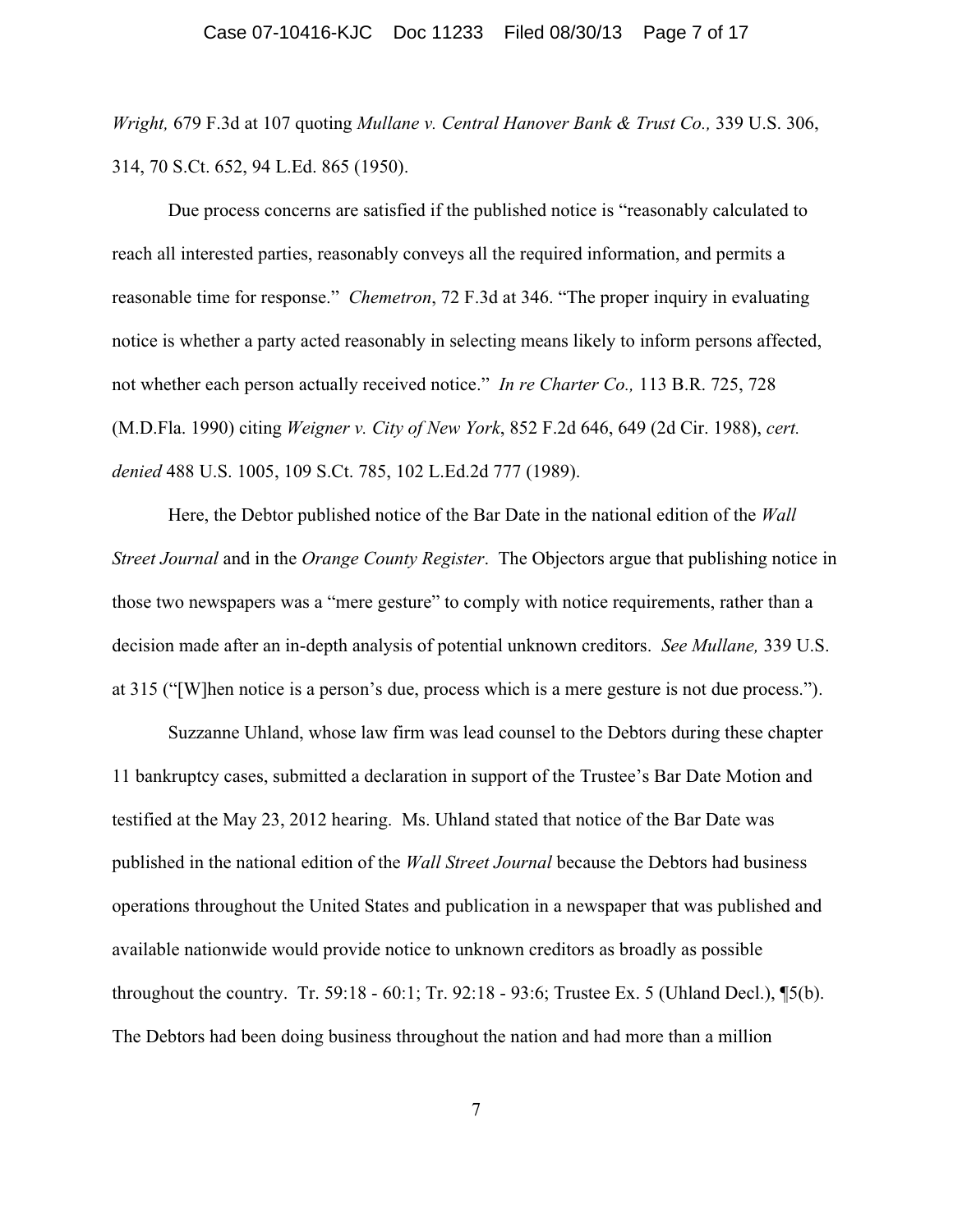#### Case 07-10416-KJC Doc 11233 Filed 08/30/13 Page 8 of 17

borrowers. *Id.* at ¶5(c). Further, the Debtors determined that the *Wall Street Journal* was a customary place to publish legal notices and believed it was prudent to publish notice in a newspaper where parties might expect to find a bar date notice. Tr. 60:2 - 60:9, Trustee Ex. 5 (Uhland Decl.), ¶5(c).

The Bar Date Order required publication in the national edition of the *Wall Street Journal* and "such local newspapers as the Debtors deem appropriate." Trustee Ex. 2, ¶18. The Debtors also published notice of the Bar Date in the *Orange County Register* because the Debtors' main office was located in Irvine, California, which is located in Orange County, California. Trustee Ex. 5 (Uhland Decl.), ¶6(a). A large concentration of the Debtors' employees were based in Orange County, and the Debtors were concerned about the potential for unknown claims asserted by former employees affected by the Debtors' substantial workforce reduction in the weeks and months prior to the bankruptcy filing. *Id.*, Tr. 60:15 - 61:6. Also, the Debtors knew that the *Orange County Register* was providing extensive coverage of the Debtors' bankruptcy, and the Debtors believed that supplementary notice in the local publication would reach any individuals who may have been reading the *Orange County Register* to keep track of the Debtors' chapter 11 cases. Trustee Ex. 5 (Uhland Decl.),  $\P6(b)$ .<sup>11</sup>

(continued...)

 $11$ The Liquidating Trust has asserted throughout this and related proceedings that entry of the Bar Date Order approving this provision for publication notice served as a final and inviolate determination by the Court that notice thus given was constitutionally sufficient. *See, e.g.,* Trustee's Bar Date Motion, at ¶¶16-18.

At the June 27, 2007 hearing on the Debtor's Bar Motion, no party objected to the manner or breadth of the proposed publication notice, which left to the Debtors' discretion whether publication notice beyond that in the *Wall Street Journal* was appropriate. The Court approved this particular provision, in support of which no evidence was offered. The Court could not - - at that stage - - assess circumstances of which neither the Court nor any party was (or, arguably, could have been) aware. I view this as a significant reason why the United States Supreme Court, along with others, including the Third Circuit Court of Appeals, have adopted both due process standards (*see, e.g.,City of New York v. New*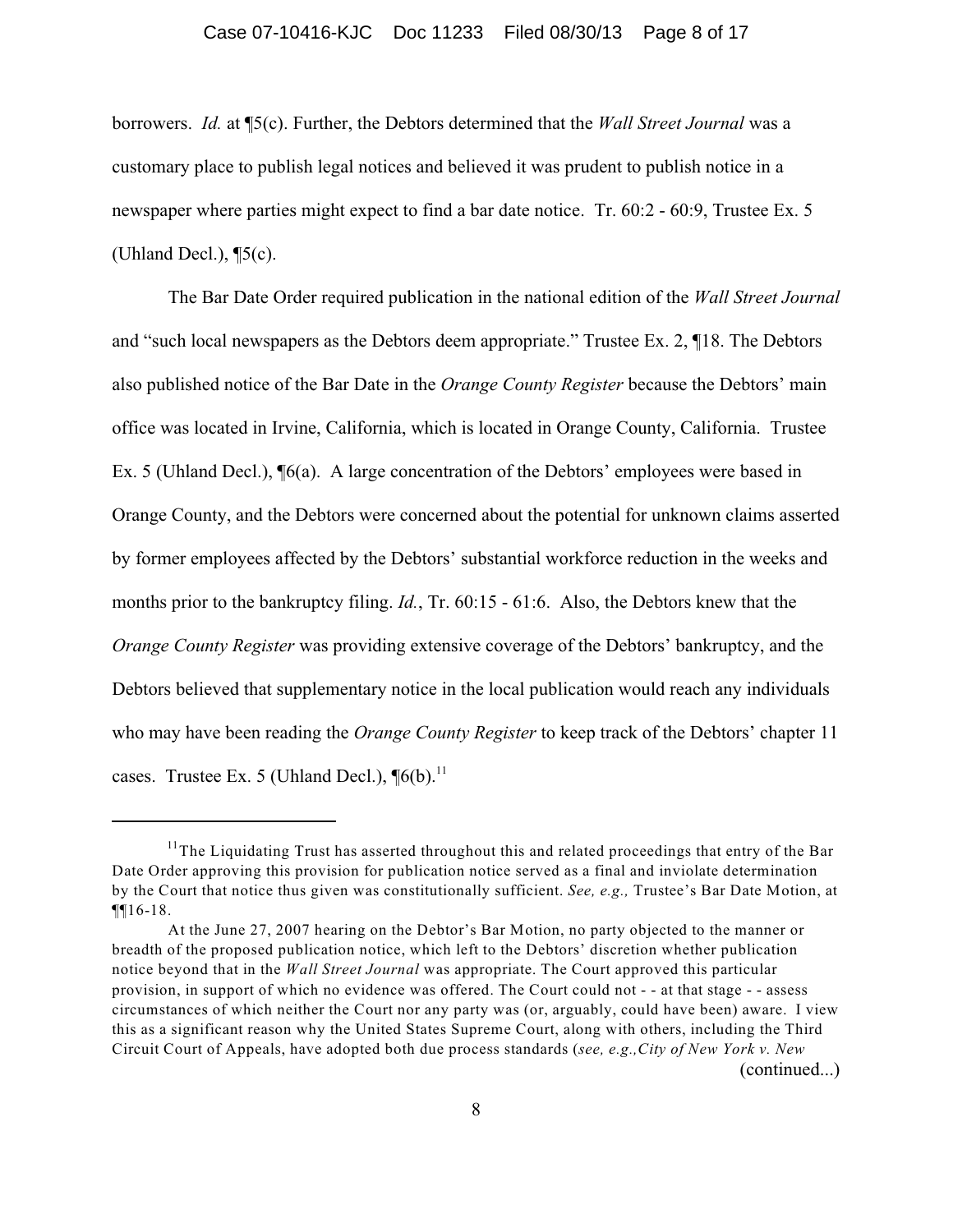In *Wright*, the Third Circuit held generally that, for unknown claimants, "notice by publication in national newspapers is sufficient to satisfy the requirements of due process, particularly if it is supplemented by notice in local papers." *Wright,* 679 F.3d at 107-08 citing *Chemetron*, 72 F.3d at 348-49. *See also, e.g., Gentry v. Circuit City Stores, Inc. (In re Circuit City Stores, Inc.),* 439 B.R. 652, 660 (E.D. Va. 2010) quoting *In re J.A. Jones, Inc.*, 492 F.3d 242, 251 ( $4<sup>th</sup>$  Cir. 2007) ("where the creditor is unknown to the debtor, constructive notice - typically in the form of publication - - is generally sufficient to pass constitutional muster."). However, the United States Supreme Court has recognized the limitations of notice by publication:

Notice by publication is a poor and sometimes a hopeless substitute for actual service of notice. Its justification is difficult at best. . . . But when the names, interests and addresses of persons are unknown, plain necessity may cause a resort to publication.

*City of New York*, 344 U.S. at 296; and

[I]n the case of persons missing or unknown, employment of an indirect and even a probably futile means of notification [by publication] is all that the situation permits and creates no constitutional bar to a final decrees foreclosing their rights.

*Mullane*, 339 U.S. at 317. Whether that notice is adequate depends upon the circumstances of

the particular case. *Wright*, 679 F.3d at 108.

The Objectors argue that the Debtors did not adequately consider the readership profile

 $11$ (...continued)

*York, N.H. & H.R. Co.*, 344 U.S. 293, 297 (1953), *Wright v. Owens-Corning,* 679 F.3d 101 (3d Cir. 2012), *Chemetron Corp. v. Jones,* 72 F.3d 341 (3d Cir. 1995)), and excusable neglect standards (*see, e.g. Pioneer Inv. Serv. Co. v. Brunswick Assoc. Ltd. P'ship*, 507 U.S. 380 (1993), *Jones v. Chemetron Corp.*, 212 F.3d 199 (3d Cir. 2000)), to address circumstances that come to light - - inevitably - - *after* entry of a bar date order.

Of course, the finality sought to be achieved by a bar date order is critical to the orderly completion of the chapter 11 process and the disposition of claims. *See*, discussion, *infra*.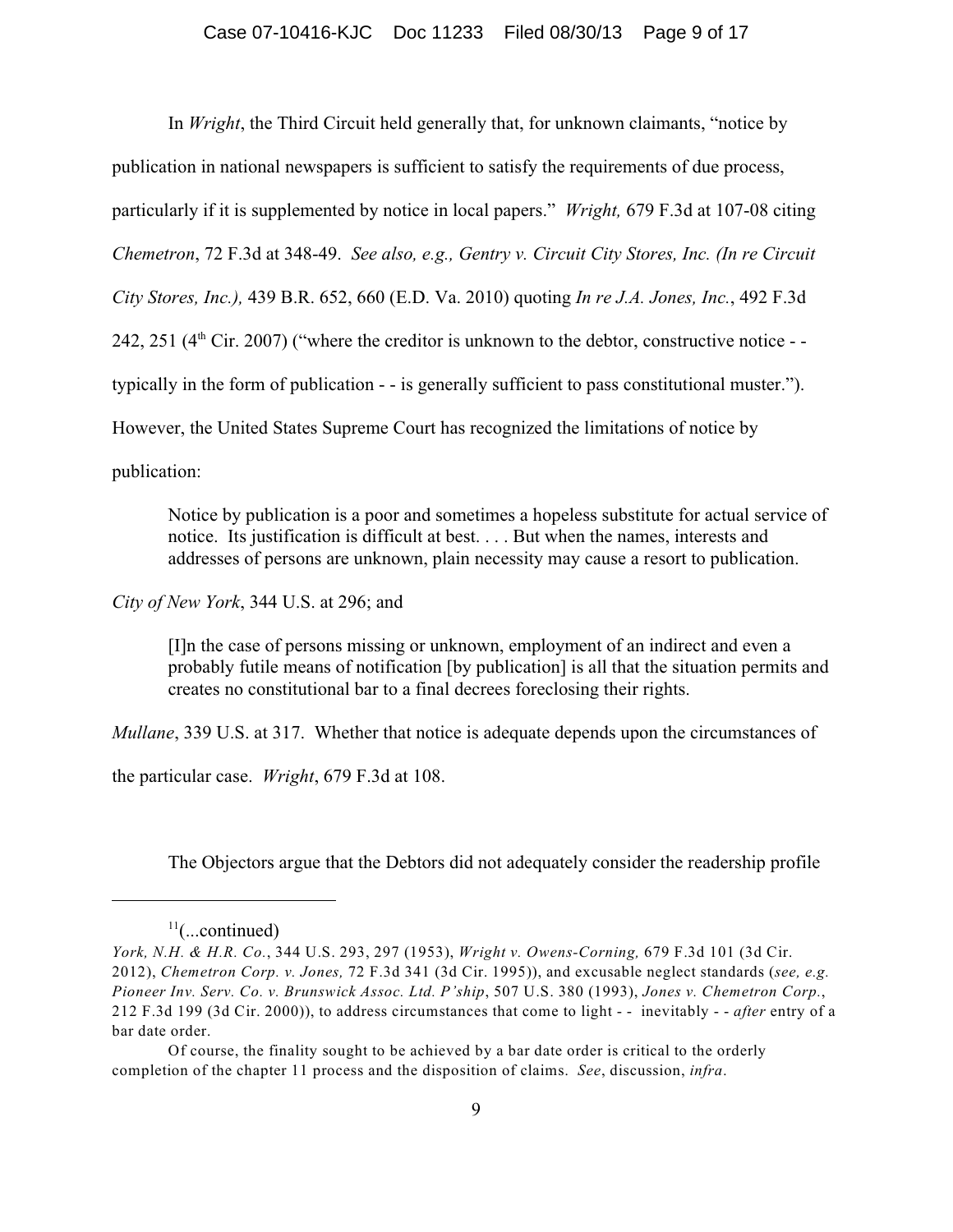### Case 07-10416-KJC Doc 11233 Filed 08/30/13 Page 10 of 17

of the *Wall Street Journal* when deciding to publish notice to unknown creditors. Cromwell Ex. F<sup>12</sup> They argue that notice of the Bar Date in the national edition of the *Wall Street Journal* was not likely to reach individual Borrowers. However, the Debtors' decision to publish notice in the *Wall Street Journal* was made, in part, in an effort to reach all types of unknown creditors nationwide, whether institutional or individual creditors. Trustee Ex. 5 (Uhland Decl.), ¶5(d). The Debtors appropriately considered the wide-spread availability of the national edition of the *Wall Street Journal* to unknown creditors in deciding where to publish notice. *See Brown v. Seaman Furniture Co, Inc.*, 171 B.R. 26, 27 (E.D.Pa. 1994) ("Since the national edition [of the *New York Times*] is sold throughout the country and can be purchased from any corner newspaper vendor here in Philadelphia, the Court finds that it is a reasonable means of alerting potential creditors of the need to file a proof of claim."); *Matter of Chicago, Milwaukee, St. Paul and Pacific Railroad Co.,* 112 B.R. 920, 922, 924 (N.D.Ill. 1990) (The Court rejected the tort claimants' argument that notice of the bar date in the *Wall Street Journal* was constitutionally insufficient because, due to their poor education, they had never even heard of the *Wall Street Journal*).

The Objectors also argue that the Debtors should have spent considerably more money on publishing the Bar Date Notice to ensure that notice would appear in more local papers in locations where the Debtors transacted business. They argue that the amount spent by the Debtors for the Bar Date Notice pales in comparison to other cases. *See Wright v. Owens Corning*, 450 B.R. 541, 557 (W.D.Pa. 2011) *aff'd in part, rev'd in part* 679 F.3d 101 (3d Cir.

<sup>&</sup>lt;sup>12</sup> Cromwell, Ex. F is a Subscriber Study for the *Wall Street Journal*, prepared by the Advertising Sales Office, which, Ms. Cromwell noted, states that the subscribers to the *Wall Street Journal* have an annual household income above \$253,000 and household net worth averaging nearly \$2.5 million.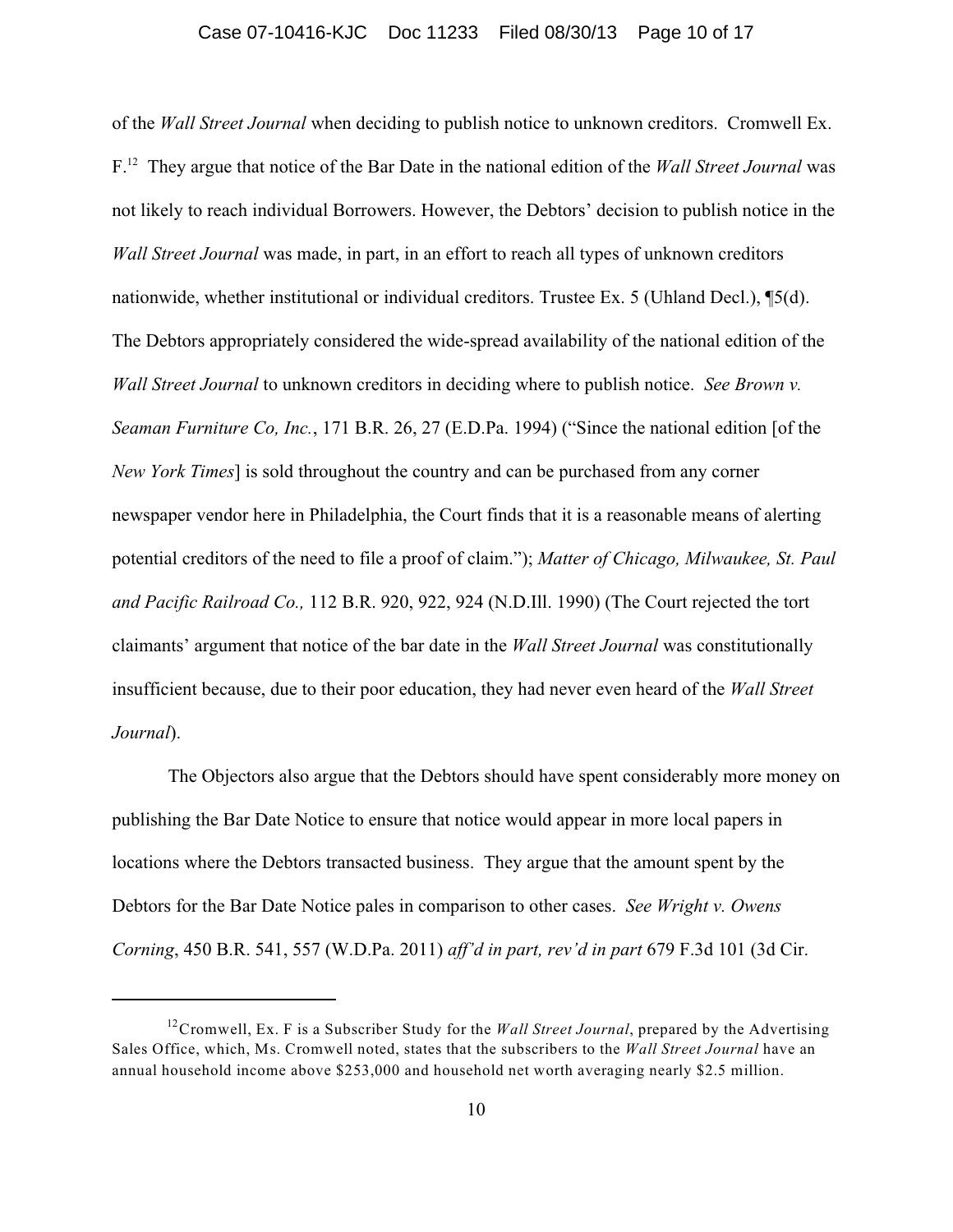### Case 07-10416-KJC Doc 11233 Filed 08/30/13 Page 11 of 17

2012) (noting that Owens Corning published notice of its bankruptcy proceedings, including the bar date and entry of the confirmation order, in the *New York Times,* the *Wall Street Journal,* and *USA Today*, as well as 250 regional or local newspapers in areas where Owens Corning had significant business operations at the time of publication, and in approximately 35 trade publications in the primary lines of business operated by Owens Corning). Notwithstanding the Herculean publishing efforts in the *Owens Corning* bankruptcy case, other courts have recognized that "[i]t is impracticable . . . to expect a debtor to publish notice in every newspaper a possible unknown creditor may read." *Chemetron*, 72 F.3d at 348-49 quoting *In re Best Products Co.,* 140 B.R. 353, 358 (Bankr.S.D.N.Y. 1992).

The decision of the Third Circuit in *Chemetron* is instructive here. In *Chemetron*, tort claimants filed a lawsuit against debtor Chemetron Corporation ("Chemetron") almost four years after the claims bar date and 20 months after plan confirmation. The claimants alleged injuries arising from a toxic landfill site in Ohio operated by Chemetron pre-bankruptcy. When Chemetron sought to dismiss the lawsuit, the claimants sought permission from the bankruptcy court to file late proofs of claim and filed motions seeking a declaratory judgment that their claims were not discharged by the reorganization plan. *Chemetron*, 72 F.3d at 344-45.

The bankruptcy court in *Chemetron* granted the claimants' motion to file late claims, finding that the claimants were known creditors entitled to actual notice of the bankruptcy proceeding and bar date. On appeal by Chemetron, the district court reversed the bankruptcy court, holding that the claimants were not known creditors and that publication notice of the bar date was sufficient. *Id.* The Third Circuit affirmed the district court, in part, holding that the claimants were unknown creditors and that notice of the bar date by publication satisfied the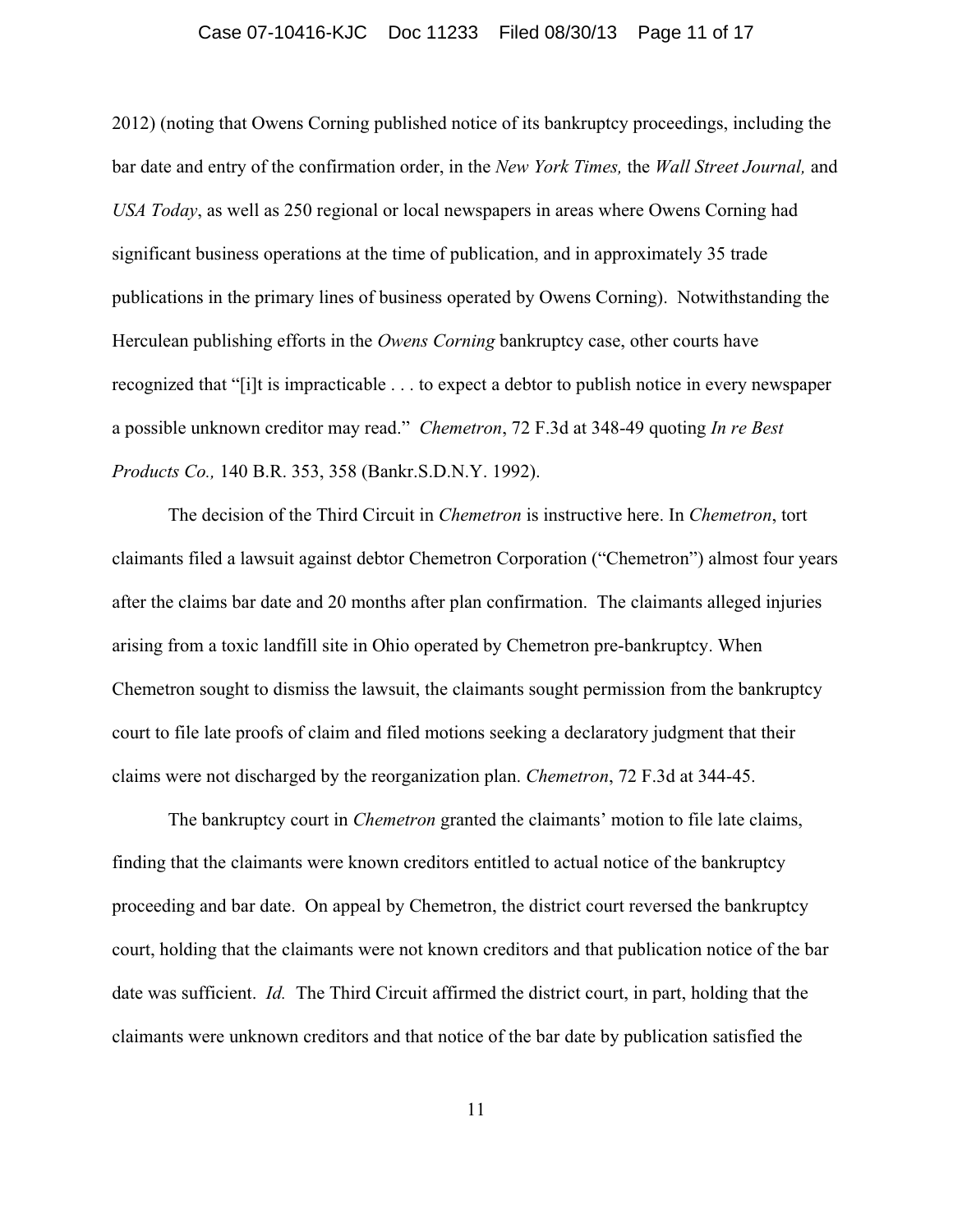requirements of due process.<sup>13</sup> Id. at 348. The bar date order in *Chemetron* required the debtors to publish notice in the national editions of the *New York Times* and the *Wall Street Journal*, and the debtors also voluntarily published notice in seven other newspapers in areas where they were doing business at the time of the filing. *Id* at 345. The Third Circuit rejected the claimants' argument that due process required Chemetron to publish notice in a Cleveland area newspaper, writing

Having held that the claimants were "unknown" creditors, we have little difficulty holding that the notice which Chemetron published in the *New York Times* and the *Wall Street Journal* was sufficient. It is well established that, in providing notice to unknown creditors, constructive notice of the bar claims date by publication satisfies the requirements of due process. . . . Such notice must be "reasonably calculated, under the circumstances, to apprise interested parties of the pendency of the action and afford them an opportunity to present their objection." *Mullane*, 339 U.S. at 314, 70 S.Ct. At 657. We find that Chemetron's notice met this standard.

*Id.* at 348.<sup>14</sup> Similarly, here, the Debtors' publication of the Bar Date Notice in the national edition of the *Wall Street Journal* was reasonably calculated to notify potential claimants of the Bar Date across the United States. *See also Brown*, 171 B.R. at 27 (deciding that publishing notice of the bar date in the local and national editions of the *New York Times* satisfied due process for unknown creditors), *In re U.S. Airways, Inc.*, 2005 WL 3676186, \*6 (Bankr.E.D.Va. Nov. 21, 2005) (deciding that publishing notice of the bar date in the *Wall Street Journal,* the *New York Times* and *USA Today* satisfied due process for unknown creditors), *In re Best*

 $13$ The Third Circuit vacated the district court's decision regarding dischargeability of the claims for failure to demonstrate excusable neglect and remanded the matter to the bankruptcy court. *Chemetron*, 72 F.3d at 350. *See also Jones v. Chemetron Corp.,* 212 F.3d 199 (3d Cir. 2000).

<sup>&</sup>lt;sup>14</sup>The Third Circuit also noted that the claimants' argument for publication in a Cleveland area newspaper was undermined by the fact none of the claimants resided near the Cleveland site at the time of the publication notice. *Chemetron*, 72 F.3d at 349.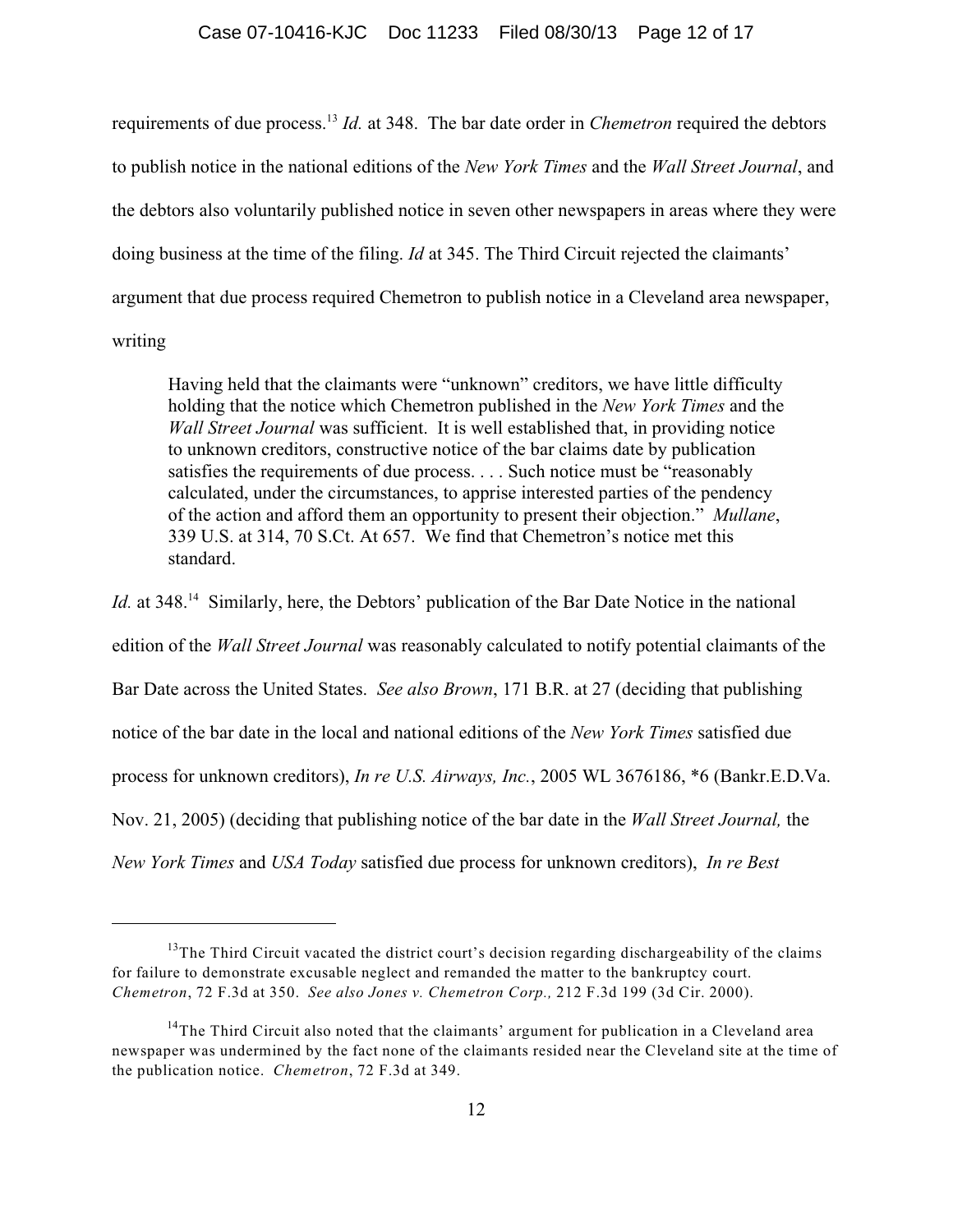*Products Co., Inc.*, 140 B.R. 353, 358 (Bankr.S.D.N.Y. 1992) (deciding that notice published in the national editions of the *Wall Street Journal* and the *New York Times*, as well as three local papers, satisfied due process for unknown creditors).

The Debtors also cited consideration of costs as part of the decision-making process with respect to publishing notice. Debtors' counsel testified that cost was always a concern because the Debtors were liquidating and, in particular, at the time the Bar Date Notice was being published, there was concern about significant administrative costs. Tr. 61:7 - 61:16; Trustee Ex. 5 (Uhland Decl.), ¶ 6(c). As noted in the February 7 Decision, publication in newspapers in "dozens of locations" in which a Debtor is conducting business can be "onerous, cumbersome and unduly expensive." *Best Products*, 140 B.R. at 358. The Fourth Circuit has said:

In bankruptcy, the court has an obligation not only to potential claimants, but also to existing claimants and the petitioner's stockholders. The Court must balance the needs of notification of potential claimants with the interests of existing creditors and claimants. A bankrupt estate's resources are always limited and the bankruptcy court must use discretion in balancing these interests when deciding how much to spend on notification.

*Vancouver Women's Health Collective Soc. v. A.H. Robins Co., 820 F.2d 1359, 1364 (4th Cir.* 

1987). While additional publication notice may have been desirable (although there is no proof here that additional notice would have been availing), the notice given here was constitutionally sufficient.

The Objectors also argue that the font size and placement of the published Bar Date Notice, as well as the time given to creditors to file claims, was insufficient under due process standards. The Bar Date Notice was published in both newspapers on July 23, 2007, requiring claims to be filed prior to the Bar Date of August 31, 2007. The Bar Date Order required notice to be published no less than 30 days prior to the Bar Date. Trustee Ex. 2, ¶18. The parties have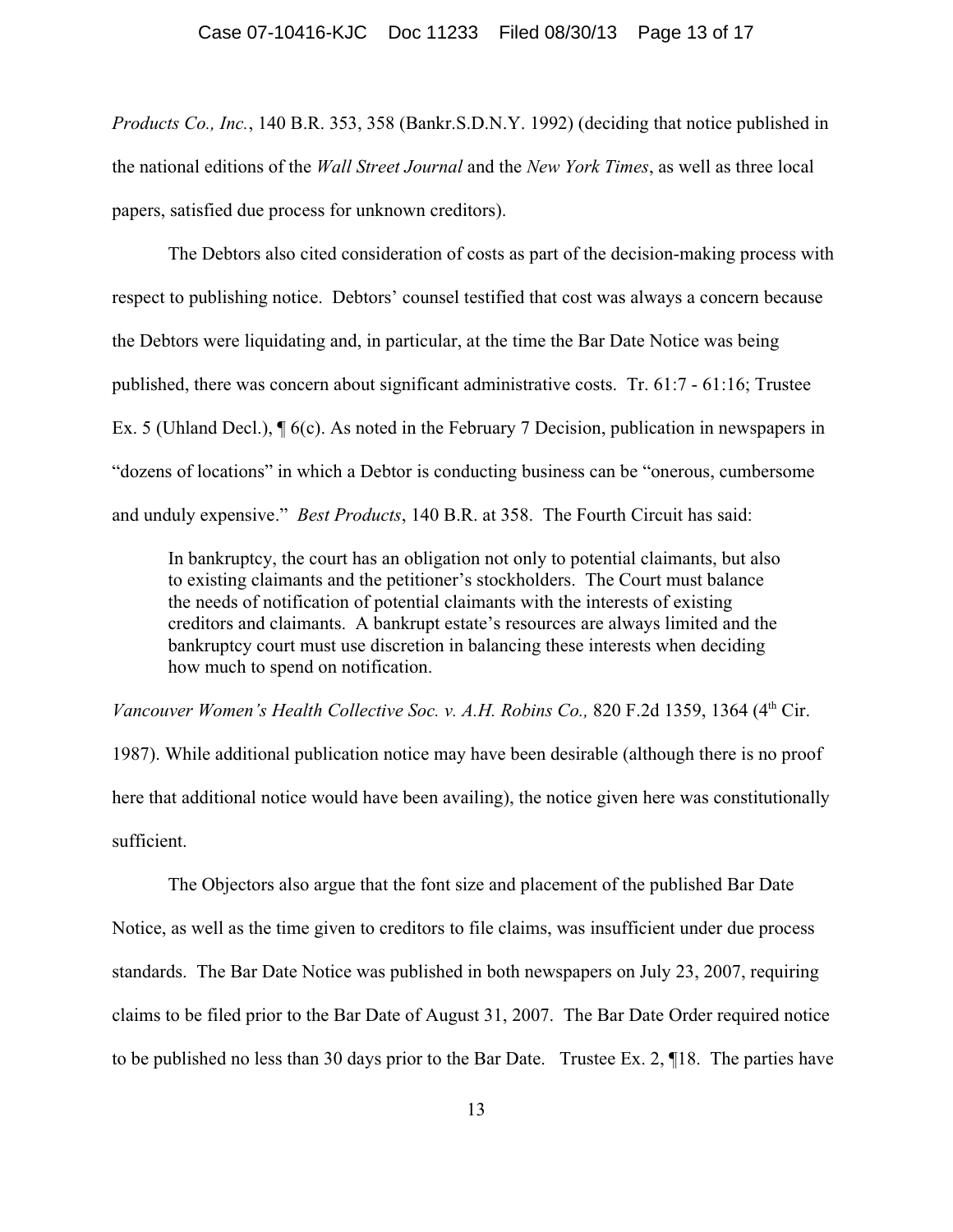not provided any reason why publishing notice 39 days prior to the Bar Date was insufficient. Despite any disadvantages, the font size and placement of the published notice were also sufficient.

The Objectors also argue that the Debtors, aware of the potential for a large number of claims by Borrowers, published the Bar Date Notice in a manner to ensure that potential Borrower claimants would *not* receive adequate notice to file claims. On the record before me, I cannot conclude that the Debtors published notice of the Bar Date in a manner to preclude Borrower claims. In her Declaration, counsel for the Debtors stated that, early in the case, the Borrowers were not considered a source of potential claims:

At the time the Bar Date Notice was published . . . the Debtors generally did not view borrowers as potential creditors, unless and until a borrower filed a complaint or commenced litigation, at which point they were considered litigation creditors or potential creditors who were included on the litigation schedule of creditors provided with actual notice. Unless a borrower filed a complaint or commenced litigation against the Debtors, thereby becoming a potential creditor of the Debtors, the Debtors generally viewed the borrowers as account-debtors who *owed money to the Debtors*.

Trustee Ex. 5 (Uhland Decl.), ¶5(c) (emphasis added). Tr. 61:17 - 62:4. The Objectors assert that the Debtors should have been aware of the potential for numerous claims by Borrowers based on the Debtors' documentation of troubled loans as set forth in the "kick-out reports" or "scratch and dent pools" described in the Examiner's Report.<sup>15</sup> However, the Debtors did not

 $15$ The Objectors sought to introduce into evidence portions of the Final Report of Michael J. Missal Bankruptcy Court Examiner, February 29, 2008 (docket no. 5518)(the "Examiner's Report") at the hearing. Upon agreement by the Trustee, the entire Examiner's Report was admitted into evidence. Tr. at 161:14 - 161:25. The Examiner's Report describes "kickouts" as loans that New Century sought to sell to investors in the secondary market that were rejected by those investors due to defective appraisals, incorrect credit reports and missing documentation. Examiner Report, p. 109. "Kickouts," and loans with egregious deficiencies (such as non-performing loans or loans that did not comply with New Century's underwriting standards) were then moved into the "scratch and dent" category of New Century's loan (continued...)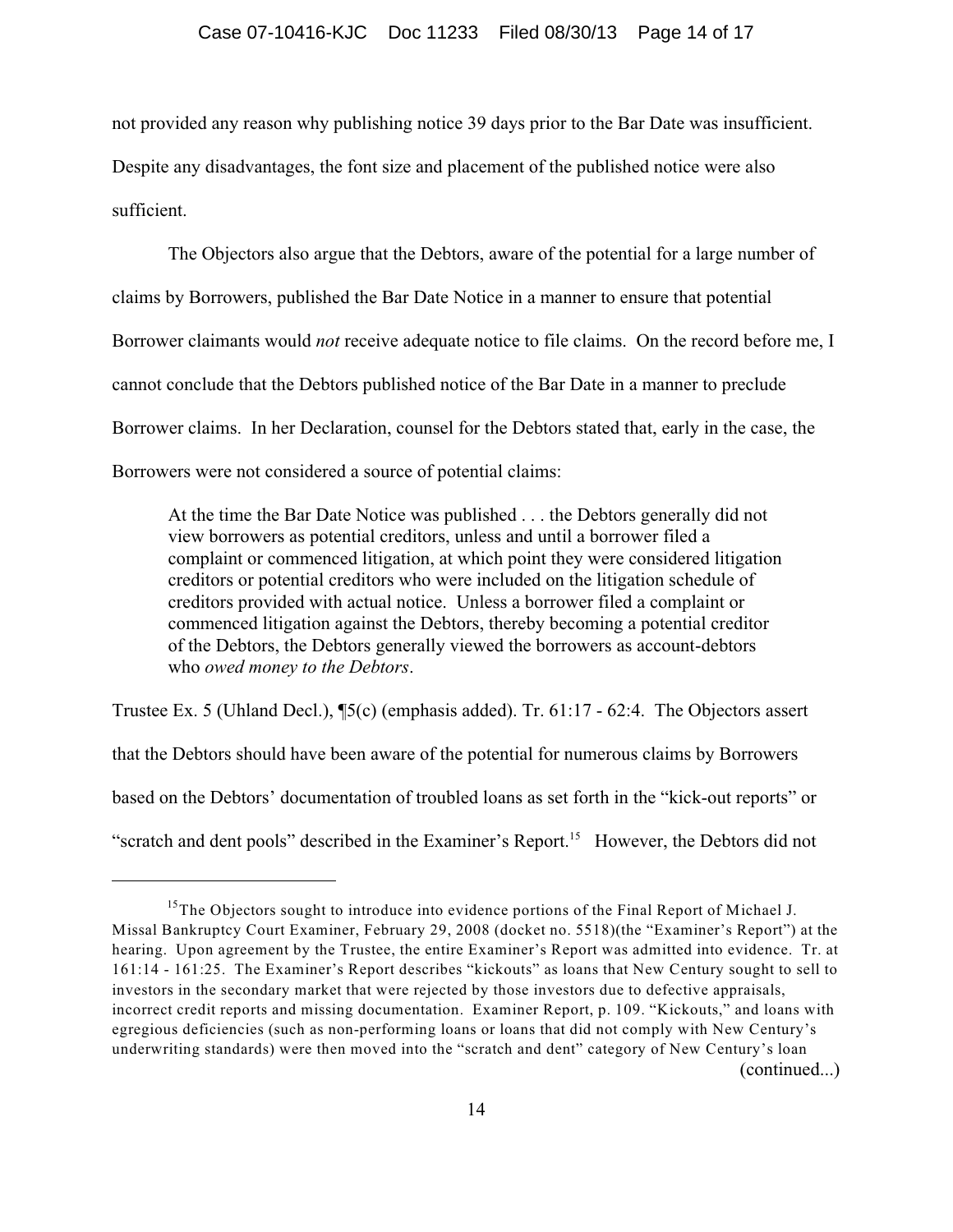associate those loans with potential Borrower claims. As explained by Debtors' counsel:

We viewed the scratch and dent pools as loans that had . . . documentation problems that affected their enforceability and therefore the loan value.. . . We didn't correlate the scratch and dent loan pools with borrower claims.

Tr. 80:5 - 80:9. The same was true with respect to the "kickout loans." Tr. 82:9 - 82:16. ("My

view is that the fact a loan was kicked out doesn't correlate with the borrower having a claim

against New Century."). The Objectors' argument that the Debtors' intentionally published

notice in a manner to preclude Borrowers from asserting timely claims is completely

unsupported by the evidence.

Finally, I note again that this decision does not address the merits of any underlying

Borrower claims. As stated by the Third Circuit in *Chemetron*:

In reaching this result, we are not unsympathetic to the alleged injury suffered by the claimants in this case. We stress that our holding addresses the burden placed on the bankruptcy debtor to provide actual notice to potential claimants, not the merits of a timely and properly filed tort suit. Where a debtor has sought the protection of bankruptcy law, however, procedural protections such as the bar claims date apply.

*Chemetron*, 72 F.3d at 348. As discussed in the February 7 Decision, an overriding principle in

bankruptcy is finality. The bar date provides that finality because it gives a date certain after

which a plan can be negotiated, formulated, and eventually confirmed, ultimately leading to the

rehabilitation of the debtor and the payment of claims under a plan of reorganization. *See In re*

*Drexel Burnham Lambert Group Inc.*, 151 B.R. 674, 679 (Bankr. S.D.N.Y. 1993) *aff'd*, 157 B.R.

532 (S.D.N.Y. 1993)*.* As quoted in the February 7 Decision, and as is so particularly apt here,

the *U.S. Airways* Court explained:

 $15$ (...continued) inventory. Examiner Report, p. 67.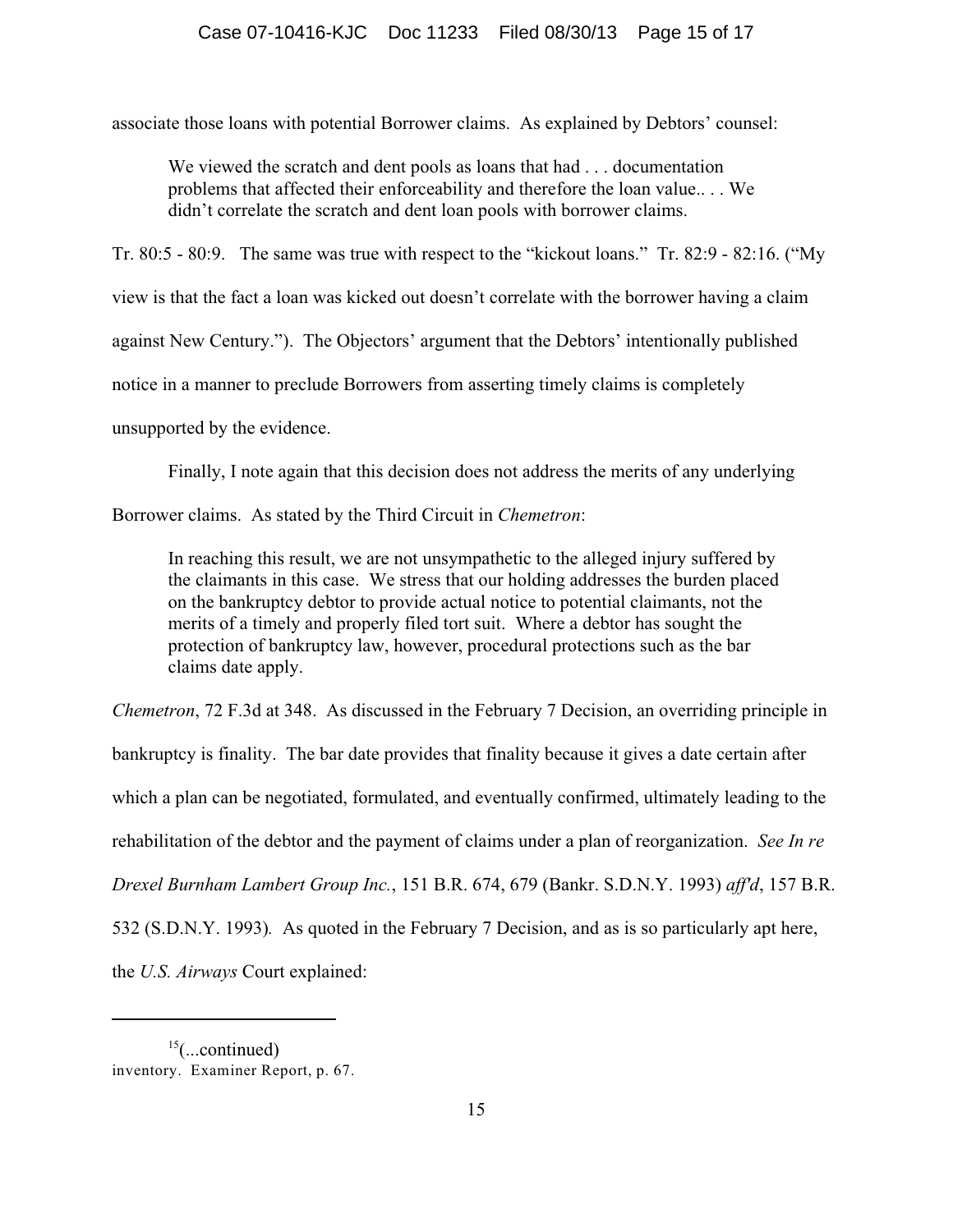The establishment and enforcement of a bar date for filing claims "furthers the policy of finality designed to protect the interests of a debtor and his diligent creditors and the expeditious administration of the bankruptcy case." *In re Peters,* 90 B.R. 588, 597 (Bankr. N.D.N.Y. 1988). Furthermore, "to allow the debtor to be continually pursued by his creditors ad infinitum ... would be to sanction a form of slow torture contrary to the spirit and purposes of the bankruptcy laws." *Id.* (quoting *Maine Bonding & Casualty Co. v. Grant (In re Grant)*, 45 B.R. 262, 264 (Bankr.D.Me.1984)).

In the instant case, the debtor would be prejudiced by allowing the [claimants] to assert their claim six months after the bar date had passed, particularly in a case as large as this. As noted above, U.S. Airways provided mailed notice to all known creditors and notice by publication to all "unknown" claimants of the applicable bar date. Following passage of the bar date, the debtor should reasonably be able to assume that all claimants needing to be dealt with in the plan have come forward to vindicate their rights, thereby allowing the debtor to calculate its potential liabilities for purposes of effectuating its reorganization. If the court were to allow the [claimants] to file a late claim solely because they were unaware of the bankruptcy filing, it is difficult to see on what basis the court could deny the same relief to dozens or perhaps hundreds of creditors who might now come forward and assert a previously unknown claim. Such a policy would, in effect, allow any creditor who has neglected to comply with a bar date to seek an extension on the grounds of excusable neglect because it did not read the notice. Hence, notice of a bar date by publication would be rendered a useless means of establishing a date by which all claims must be filed or forever barred. *In re Best Products Co., Inc.,* 140 B.R. 353, 359 (Bankr.S.D.N.Y.1992).

*U.S. Airways*, 2005 WL 3676186 at \*7 - \*8. These considerations are equally applicable to the

case at bar. A finding that the Bar Date Order is effective against all unknown creditors furthers the policy of finality.

### **CONCLUSION**

During the May 23, 2012 evidentiary hearing, all parties were given the opportunity to

present evidence and to cross-examine Ms. Uhland. Upon consideration of the evidentiary record